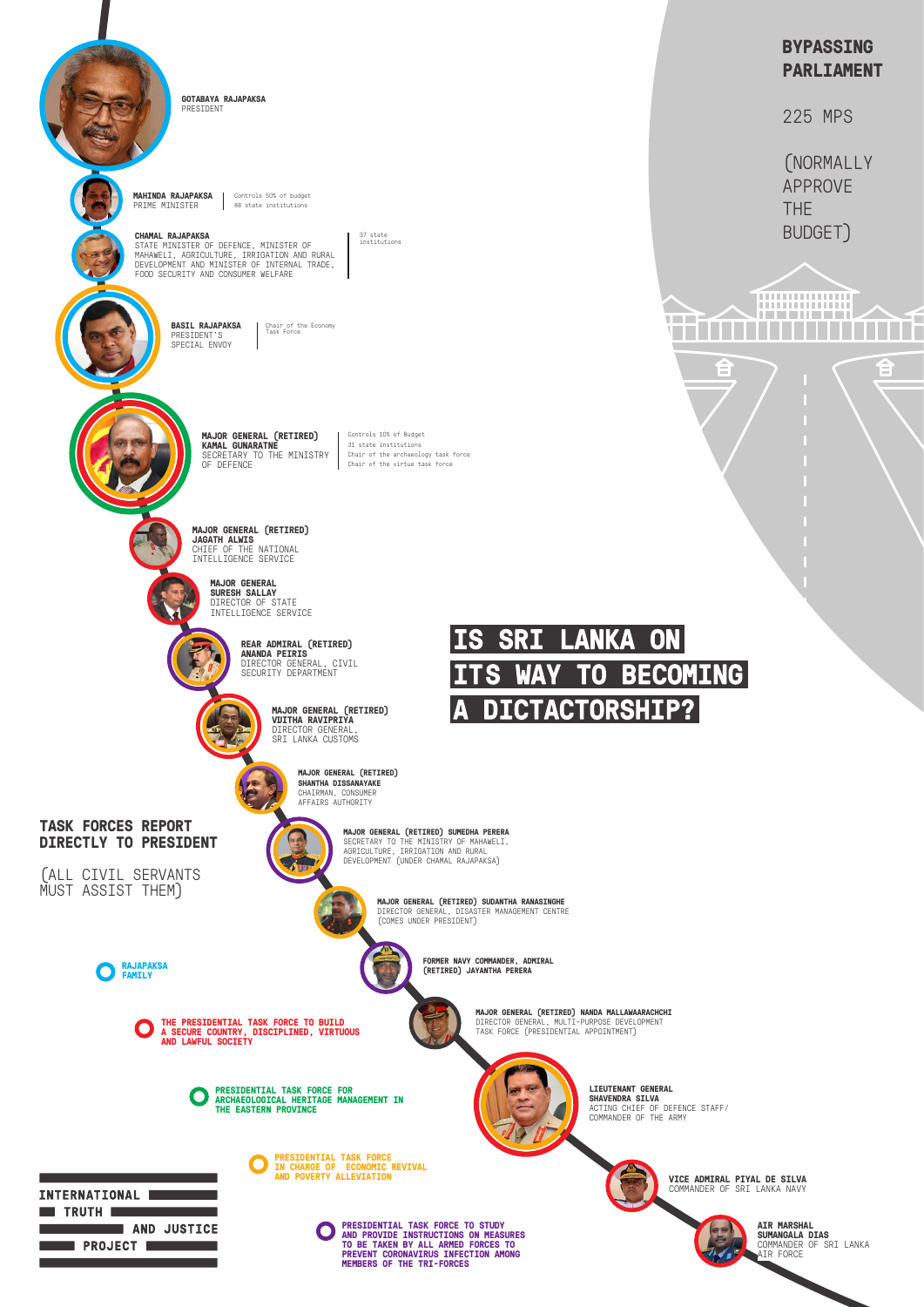

- **W** ITJPSL.COM
- **E** ITJPSL@GMAIL.COM

## 7 July 2020

### Press Release: Sri Lanka - A Parallel State?

Johannesburg: A new infographic reveals how President Gotabaya Rajapaksa is ruling Sri Lanka, as if he is autonomous, through powerful militarised task forces that bypass the usual checks and balances of a democratically elected parliament $^{\rm 1}.$  These bodies are unelected and report directly to the President requiring the full cooperation of the Sri Lankan civil service and are not subject to the usual scrutiny and oversight of parliament. Not just secretaries but Ministers (currently  $16<sup>2</sup>$ ) and ministerial committees will have to serve and obey these unelected bodies and if they don't will be referred to the President with unspecified consequences to their careers<sup>3</sup>. This is made more worrying because of the forthcoming parliamentary elections in which the President hopes to gain a two thirds majority to be able to alter the Constitution4 .

"The Task Forces risk creating a parallel state and potentially give the President, his family and former military comrades unparalleled control over patronage networks and the use of public assets," said the ITJP's executive director Yasmin Sooka. "More worrying is that this new schematic for exercising control could survive beyond the next elections, which are anyway expected to return a parliament compliant and subservient to the Rajapaksa family".

<sup>3</sup> "AND, I do hereby require and direct the said Task Force to report to me all instances where any Government employee or an officer in any Ministry, Government Department, State Corporation or any such Institution who delay the performance of duties and fulfilment of responsibilities or fail to perform such duties and responsibilities to be entrusted by the said Task Force." Task Force for Poverty Eradication and Livelihood Development Gazette Notification. This warning is included in every one of the gazette notifications. <sup>4</sup> "Instead of pandering to the needs of NGOs and various interested parties at the international level, we must promulgate a new constitution that reflects the aspirations of our people." Manifesto: Vistas of Prosperity and Splendour, https://gota.lk/sri-lankapodujana-peramuna-manifesto-english.pdf

## **EXECUTIVE DIRECTOR:** YASMIN SOOKA

<sup>1</sup> CONSTITUTION Art 33A.The President shall be responsible to Parliament for the due exercise, performance and discharge of his powers, duties and functions under the Constitution and any written law, including the law for the time being relating to public security. <sup>2</sup> http://www.cabinetoffice.gov.lk/cab/index.php?option=com\_content&view=article&id=12&Itemid=18&lang=en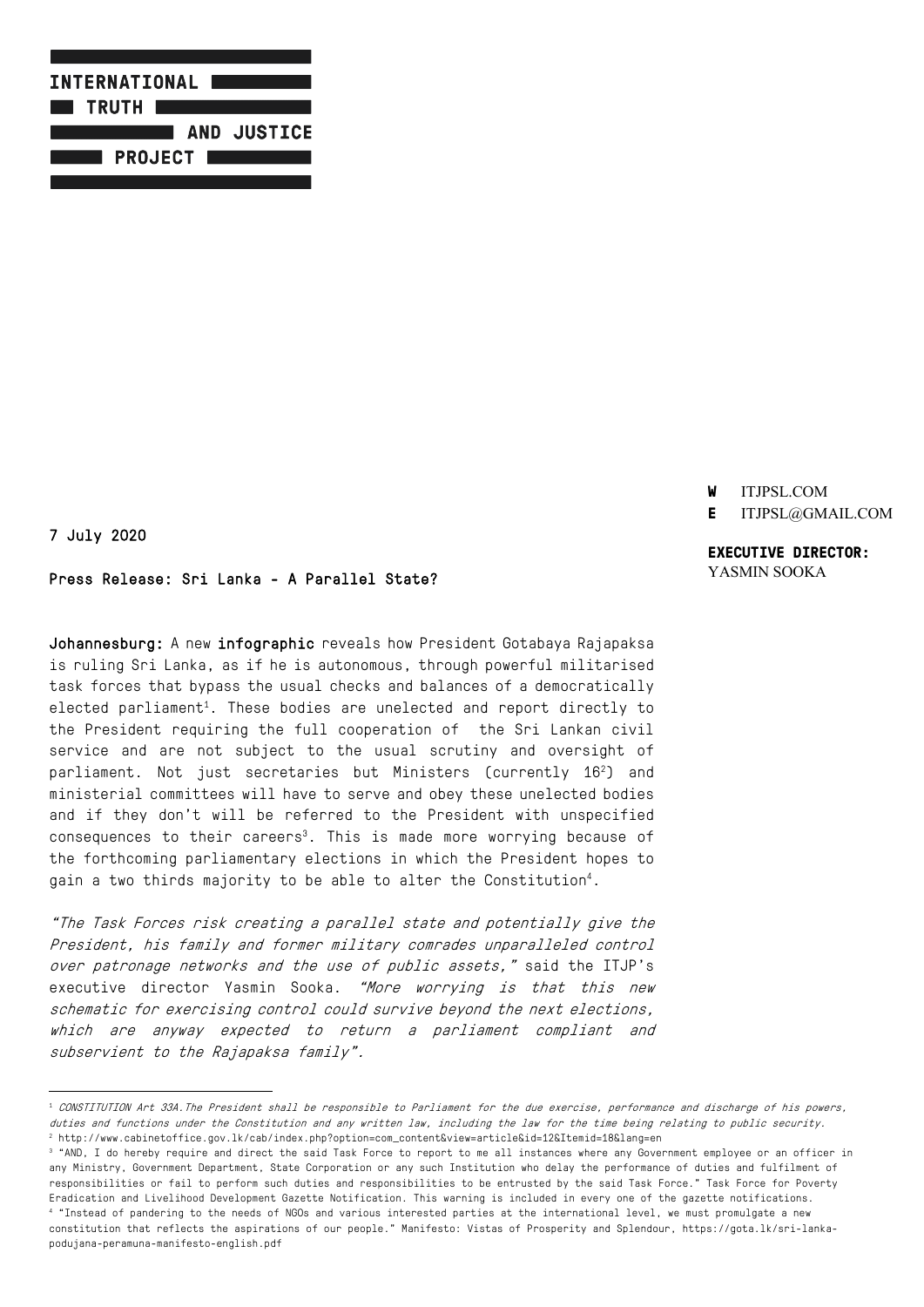The President is allegedly allocating government funds and operating directly on a Budget on Account<sup>5</sup> enabled by the absence of a sitting parliament for more than three months. According to the Sri Lankan state run newspaper and other media, approximately half the funds this quarter have reportedly gone through the Ministry controlled by his brother the Prime Minister, Mahinda Rajapaksa, and ten percent to the Ministry of Defence, headed by Major General Kamal Gunaratne, with no apparent independent oversight $^{\rm 6}$ .

"The latest developments centralise power and give even more untrammelled authority to the President's key military allies who already enjoy enormous power through formal appointments," said the ITJP's Executive Director Yasmin Sooka. "This is the 'deep state' coming into the open," she added. "It's a structure of governance reminiscent of the President's early role as an all-powerful district military coordinator during the crushing of the JVP in 1989 in Matale; he appears to be replicating this model of unfettered control over the entire nation".

Lawyers in Sri Lanka have argued that the establishment of the Task Forces is legally questionable and administratively murky<sup>7</sup>. The task forces have no time limit, while the drafting is sloppy and ungrammatical<sup>8</sup>. The name itself – *task force* – is redolent of militarism and the composition of the bodies is overwhelmingly military, male, Sinhala and unelected, save for the bureaucrats who are included, whose only role is to execute the commands of the Task Forces.

#### Members who are Civil Servants

It is worth noting some of the bureaucrats in the Task Forces were under investigation reportedly for corruption during the last government.

- The Secretary to the Presidential Task Force to build a Secure Country, Disciplined, Virtuous and Lawful Society is Senior Assistant Secretary, Ministry of Defence, D.M.S. Dissanayake<sup>9</sup>. The

<sup>5</sup> State run media: https://www.dailynews.lk/2020/06/05/local/220068/rs1-trillion-govt-services-development-projects Colombo Page: http://www.colombopage.com/archive\_20A/Jun06\_1591467379CH.php

Also Hiru news https://www.hirunews.lk/english/242355/budget-circular-for-three-months-up-to-august

Sri Lanka weekly news: https://www.srilankaweekly.co.uk/sri-lanka-president-authorizes-rs-1-trillion-consolidated-fund-run-government/ DBS Jeyaraj: http://dbsjeyaraj.com/dbsj/archives/69133

FT Lanka: http://www.newswire.lk/2020/06/06/president-authorises-rs-1-trillion-in-3rd-voa-daily-ft/

Sunday Morning: http://www.themorning.lk/general-elections-2020-prez-gets-key-to-consolidated-fund/

RS 546 bn of Rs 1043 goes to the Finance, Economic and Policy Development Ministry held by Prime Minister, Mahinda Rajapaksa. Rs 107 bn. to the MOD run by Kamal Gunaratne.

March- May 2020 reported in state run paper: http://www.dailynews.lk/2020/03/19/local/214821/president-authorises-rs1224-bn-consolidatedfund

<sup>6</sup> THE APPOINTMENT OF THE TWO PRESIDENTIAL TASK FORCES Discussion Paper, CPA, https://www.cpalanka.org/wp-

content/uploads/2020/06/Commentary-Two-Task-Forces-CPA-Final.pdf "Thirdly, it is unclear how funds will be allocated to these Task Forces for the implementation of their functions. The Secretary of a Ministry is also its chief accounting officer, and since the Secretary to the Ministry of Defence is also the Chairperson of both these Task Forces, concerns regarding a conflict of interest are raised. This issue is compounded by the absence of oversight that can be provided by a functioning legislature.

<sup>&</sup>lt;sup>7</sup> See "2. The use of Article 33 of the Constitution to establish Task Forces of this nature", which says:

<sup>&</sup>quot;This Article does not in fact give the President the wide power to set up bodies and bestow considerable powers on them as has been done with these Task Forces.", THE APPOINTMENT OF THE TWO PRESIDENTIAL TASK FORCES Discussion Paper, CPA, https://www.cpalanka.org/wpcontent/uploads/2020/06/Commentary-Two-Task-Forces-CPA-Final.pdf

<sup>8</sup> CPA: "At the outset, CPA states that due to certain grammatical errors in the wording of the English versions of the Gazettes, the powers of the Task Forces are unclear."

<sup>9</sup> Dissanayake Mudiyanselage Saman Dissanayake. https://www.sasa.lk/member/2000065, https://www.newsradio.lk/local/npc-secretary-samandissanayake-arrested/

A DMS Dissanayake was suspect no 12 and referred to as having been Senior Assistant Secretary, Ministry of Defence. Some reports call him former Senior Additional Secretary MOD (https://www.onlanka.com/news/ag-instructs-acting-igp-to-arrest-chairman-of-avant-garde-and-seven-others.html )He later became secretary of the National Police Commission on 21.03.2018. http://www.npc.gov.lk/si/about/organizational-structure/ According to the English version of the site, he is no more the NPC secretary, http://www.npc.gov.lk/home/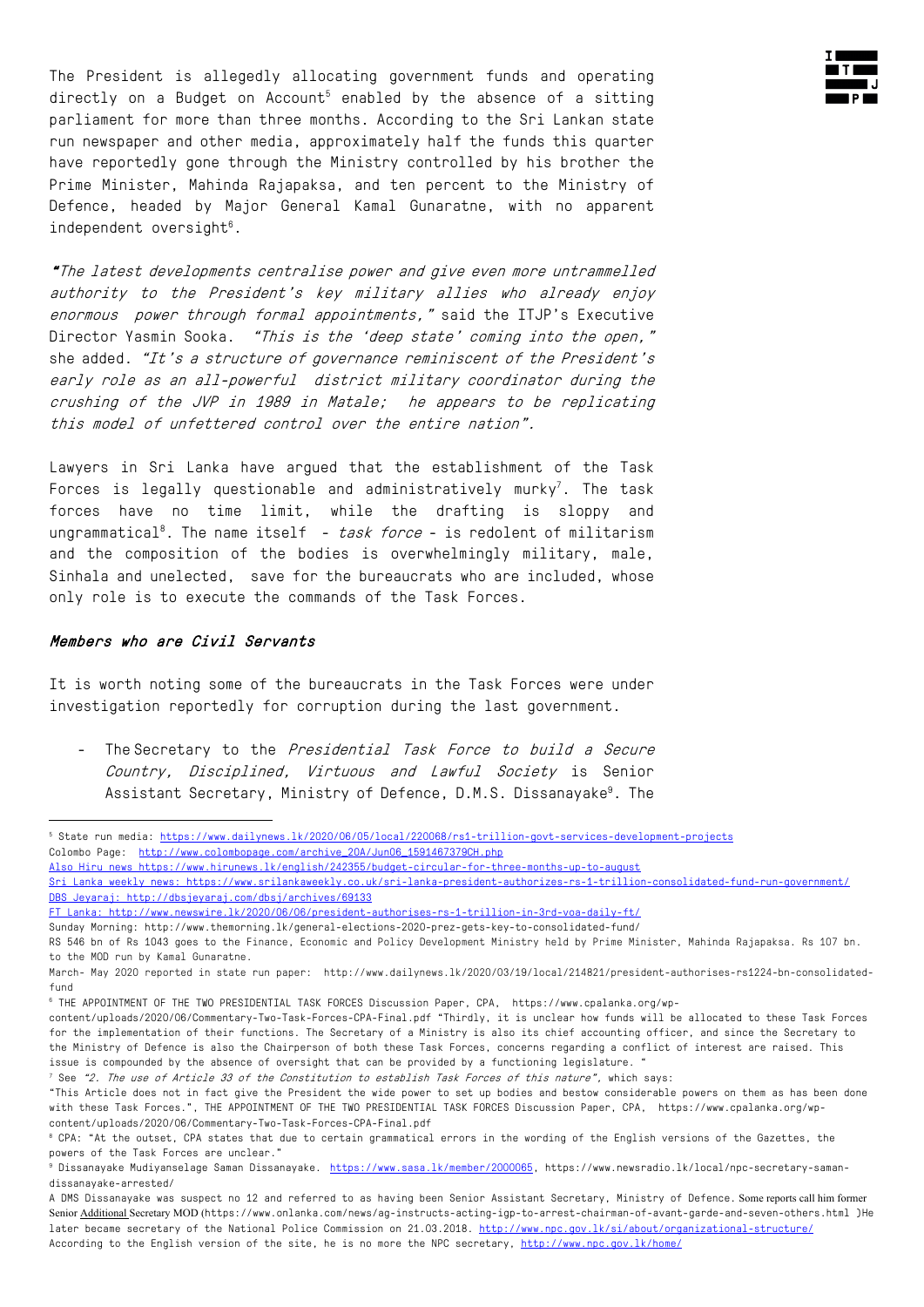Attorney General's office considered DMS Dissanayake to be a suspect in one of the cases involving the Avant Garde floating armoury which was established by Gotabaya Rajapaksa when he was secretary of defence<sup>10</sup>. In 2019, the Attorney General ordered the arrest of DMS Dissanayake who had been working under Gotabaya Rajapaksa in the MOD, but subsequently charges were withdrawn<sup>11</sup>.



## The Presidential Task Force in charge of Economic Revival and Poverty Eradication:

One of the secretaries to this important economic Task Force, D.S. Jayaweera<sup>12</sup>, was reportedly investigated in 2012 by the Commission to Investigate Allegations of Bribery or Corruption for allegedly submitting a bogus certificate claiming a doctorate from a University in USA<sup>13</sup>. He was then again investigated in 2016 over alleged misappropriation of funds (Rs.5.7 m) while Director General of the Sri Lanka Tourism Development Authority<sup>14</sup>.

Another member, S.B.Divaratna, retired Deputy Secretary to the Treasury, should have been investigated regarding the lack of sufficient food supplies sent to the Vanni while he was Commissioner General of Essential Services in the last days of the war, resulting in a United Nations report alleging deliberate starvation<sup>15</sup>. He was also a member of the Cabinet Appointed Tender Board for the controversial MIG fighter deal exposed by journalist Lasantha Wickrematunge who was later assassinated in 2009<sup>16</sup>. Ahimsa Wickrematunge filed a damages case in California against Gotabaya

<sup>11</sup> http://www.adaderana.lk/news.php?nid=56218

http://www.dailynews.lk/2020/02/18/local/211779/preliminary-report-mcc-presented-president?page=1

https://wikileaks.org/plusd/cables/08COLOMBO985\_a.html

But there is no report of his re-appointment to MOD as Senior Asst. Secretary in 2020, except in the gazette establishing the Task force and news reports thereof. http://www.defence.lk/Article/defence\_article/1688 which describes him as Defence Ministry's Senior Assistant Secretary (Civil Security and Development) Saman Dissanayake. He is not listed om the MOD page: http://www.defence.lk/About\_us/contact\_us but he would be junior to the Additional Secretary: http://www.defence.lk/About\_us/organisational\_structure . He is however described here http://www.npc.gov.lk/si/about/organizational-structure/# in Sinhala as DM Saman Dissanyake, Asst. Secretary sports and youth affairs, National youth services director (admin), Dep controller immigration, Senior Asst. Secretary MOD, Director National Police Commission from 21.03.2018 .

<sup>10</sup> http://www.dailymirror.lk/print/front\_page/Avant-Garde-floating-armoury-case---AG-instructs-actg--IGP-to--arrest-NPC--Secretary/238- 171299

<sup>&</sup>quot;D.M.S. Dissanayake, Senior Assistant Secretary in the Defence Ministry and the officer-in-charge of Civil Security, has come under investigation over the controversy surrounding the Avant Garde Maritime Services Limited.

Dissanayake was said to be the official who wrote a letter to the Navy Commander to release the vessel containing a consignment of arms for Avant Garde Maritime Services Limited. Highly placed sources from the Defence Ministry told the Daily News that the ministry would investigate whether the senior official actually had a "mandate" to issue a letter of that nature, seeking the release of the vessel." https://www.onlanka.com/news/avant-garde-vessel-matter-dissanayake-under-probe.html

 $12$  He is part of the 4- member Committee appointed to review the proposed Millennium Challenge Corporation Compact (MCC).

<sup>13</sup> Bribery Commission interrogates top Finance Ministry official Over allegation of bogus doctorate from US University, January 14, 2012. http://www.island.lk/index.php?page\_cat=article-details&page=article-details&code\_title=43235

<sup>14</sup> SRI LANKA: FINANCIAL FRAUD CASES SOON AGAINST FORMER SL STATE OFFICIALS INCLUDING GOTABHAYA AND PBJ, 18 Feb 2016,

https://srilankabrief.org/2016/02/sri-lanka-financial-fraud-cases-soon-against-former-sl-state-officials-including-gotabhaya-and-pbj/ Also: https://srilankabrief.org/2016/03/details-of-the-22-investigations-into-rajapaksa-regimes-crimes-concluded-by-the-fcid/ <sup>15</sup> "On 20 November 2008, noting that requests by the United Nations and international NGOs for transporting humanitarian assistance were largely based on requests from Government Agents, the Commissioner General of Essential Service prohibited the agents of Vavuniya,

Mullaitivu and Killinochchi from making any further requests for food and non-food items to United Nations agencies and international NGOs, and instructed that all requests had to be processed through him – OISL para 946.

OISL para 1169: "OISL has reasonable grounds to believe that the Government knew or had reasons to know the real humanitarian needs of the civilian populations in the concerned areas, including from its own Government agents who were organizing assistance in the conflict zone, and yet it imposed severe restrictions on the passage of relief and the freedom of movement of humanitarian personnel. This apparently resulted in depriving the civilian population in the Vanni of adequate basic foodstuffs and medical supplies essential for their survival, which has been well documented. If established by a court of law, these acts and omissions point to violations of international humanitarian law, which, depending on the circumstances, may amount to the use of starvation of the civilian population as a method of warfare, which is prohibited under international humanitarian law."

Wikileaks: "At the Minister's request Commissioner General for Essential Services Divaratne briefed on GSL humanitarian efforts. He indicated that the Government Agents of Kilinochchi and Mullaitivu had briefed the Government on October 23 that there was sufficient quantities of food in the north and that the supply and distribution of the food is good."

<sup>16</sup> http://www.sundayobserver.lk/2019/02/14/news-features/more-bombs-drop-%E2%80%98mig-deal%E2%80%99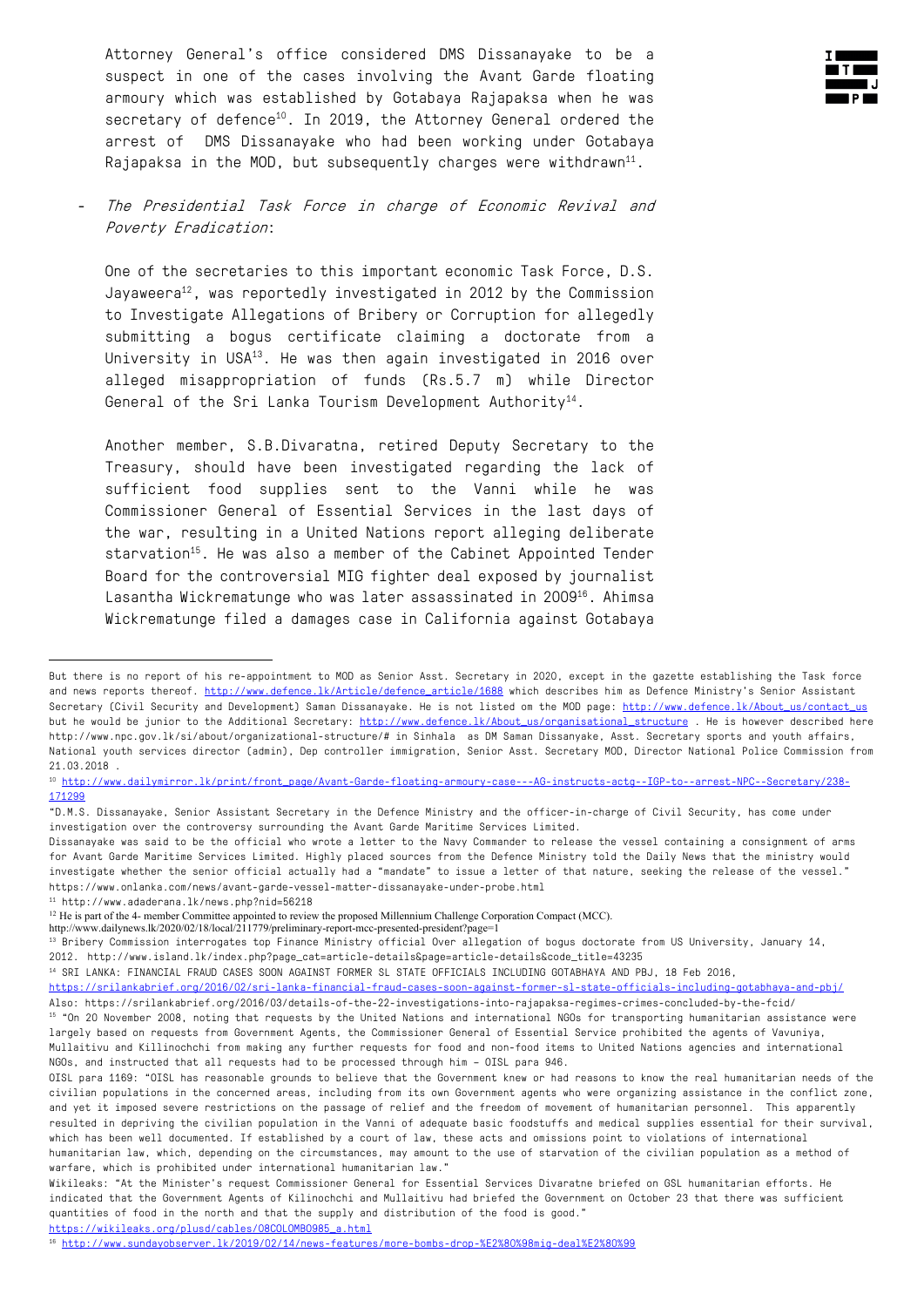Rajapaksa in 2019 under the Torture Victims Protection Act alleging the former secretary of defence (now President) was responsible for ordering the killing of her father in 2009<sup>17</sup>.



There are two additional members against whom allegations of involvement or knowledge of irregularities have also been levelled in the Sri Lankan media, which they deny.

The Presidential Task Force to direct, coordinate and monitor the delivery of continuous services for the sustenance of overall community life, which is now replaced, included:

Secretary to Prime Minister Mahinda Rajapaksa, Gamini Sedara Senarath, whom Sri Lankan media reports said was charged in 2016 under the Penal Code, the Prevention of Money Laundering Act and the Public Property Act<sup>18</sup>, but then acquitted in August 2019 from charges of misappropriation of state funds $19$ .

Another member was Dr. Priyath Bandu Wickrema, Secretary, Ministry of Urban Development, Water Supply and Housing Facilities, whose portfolio falls under the Prime Minister, Mahinda Rajapaksa<sup>20</sup>. Wickrema faced a corruption case in November 2019 after the Bribery Commission alleged that he had unlawfully employed 319 employees for election work around October 20, 2014, and January 7, 2015, while he was serving as the Ports Authority Chairman $^{21}$ . The final outcome of this case remains inconclusive.

https://srilankabrief.org/2016/03/details-of-the-22-investigations-into-rajapaksa-regimes-crimes-concluded-by-the-fcid/

<sup>21</sup> http://www.dailynews.lk/2019/11/02/law-order/201730/further-trial-fixed-jan-28

http://www.dailymirror.lk/expose/Questionable-Donation-from-CICT/333-152833

New York Times:

<sup>17</sup> https://cja.org/what-we-do/litigation/wickrematunge-v-rajapaksa/client/

https://cja.org/what-we-do/litigation/wickrematunge-v-rajapaksa/

<sup>18</sup> https://www.dailynews.lk/2018/10/16/law-order/165633/case-against-gamini-senaraththree-others-fixed-october-23

<sup>&</sup>lt;sup>19</sup> Gamini Senarath acquitted and released from charges of misappropriating State funds, 9 Aug 2019, http://www.ft.lk/front-page/Gamini-Senarath-acquitted-and-released-from-charges-of-misappropriating-State-funds/44-683653

https://www.newsradio.lk/local/gamini-senarath-acquitted-of-all-charges/

https://srilankabrief.org/2015/07/mrs-aide-faces-money-laundering-charges/

http://caffesrilanka.org/posters/160315070324ACF%20%20Report%20%23%20152%20--%20%20Files%20with%20the%20AGs%20department.pdf

Named in http://caffesrilanka.org/posters/160315070324ACF%20%20Report%20%23%20152%20--%20%20Files%20with%20the%20AGs%20department.pdf https://srilankamirror.com/news/9953-64-witnesses-in-case-against-gamini-senarath

https://www.dailynews.lk/2018/10/16/law-order/165633/case-against-gamini-senaraththree-others-fixed-october-23

<sup>&</sup>lt;sup>20</sup> "Priyath Bandu Wickrama has been appointed as Secretary to the Ministry of Urban Development, Water Supplies and Housing Facilities, a portfolio held by Prime Minister Mahinda Rajapaksa." http://www.ft.lk/front-page/Ex-SLPA-Chief-now-Urban-Development-and-Housing-Secretary/44-69054

http://www.dailynews.lk/2017/04/26/law-order/114203/case-against-former-slpa-chairman-priyath-fixed-trial

He is now involved in the planned construction of a new cricket stadium https://colombogazette.com/2020/05/17/sri-lankas-biggest-cricketstadium-to-be-constructed-in-homagama/

State run newspaper on him arriving at The Presidential Commission Investigating into Mass Scale Corruption and Frauds: https://dailynews.lk/2016/09/24/law-order/93973.

He was also questioned by the Financial Crimes Investigation Division of the police in 2016 in connection with alleged tax fraud. https://www.asianmirror.lk/keyhole/item/14652-dr-priyath-bandu-wickrema-in-hot-water-over-multi-million-alleged-tax-fraud-involving-csn , "Dr. Priyath Bandu Wickrema In Hot Water Over Multi-million Alleged Tax Fraud Involving CSN:".

He was also a member of the board of directors of a Chinese company that allegedly made a donation to Mahinda Rajapaksa's 2015 election campaign though he has denied being aware of the alleged contribution. ("Meanwhile according to the 'B' Report submitted to Fort Magistrate Court (Case No: B 586/15) by the Financial Crime Investigation Division (FCID), when questioned, former Chairman SLPA Priyath Bandu Wickrema and Managing Director SLPA, Nihal Keppettipola, have both stated that although they were in the CICT Director Board during the time, the 'donation' had been made to Pushpa Rajapaksa Foundation in 2012, they were unaware of the payment nor had they discussed the matter at a Board Meeting.")

<sup>&</sup>quot;At least \$7.6 million was dispensed from China Harbor's account at Standard Chartered Bank to affiliates of Mr. Rajapaksa's campaign, according to a document, seen by The Times, from an active internal government investigation. The document details China Harbor's bank account number — ownership of which was verified — and intelligence gleaned from questioning of the people to whom the checks were made out.

With 10 days to go before polls opened, around \$3.7 million was distributed in checks: \$678,000 to print campaign T-shirts and other promotional material and \$297,000 to buy supporters gifts, including women's saris. Another \$38,000 was paid to a popular Buddhist monk who was supporting Mr. Rajapaksa's electoral bid, while two checks totaling \$1.7 million were delivered by volunteers to Temple Trees, his official residence.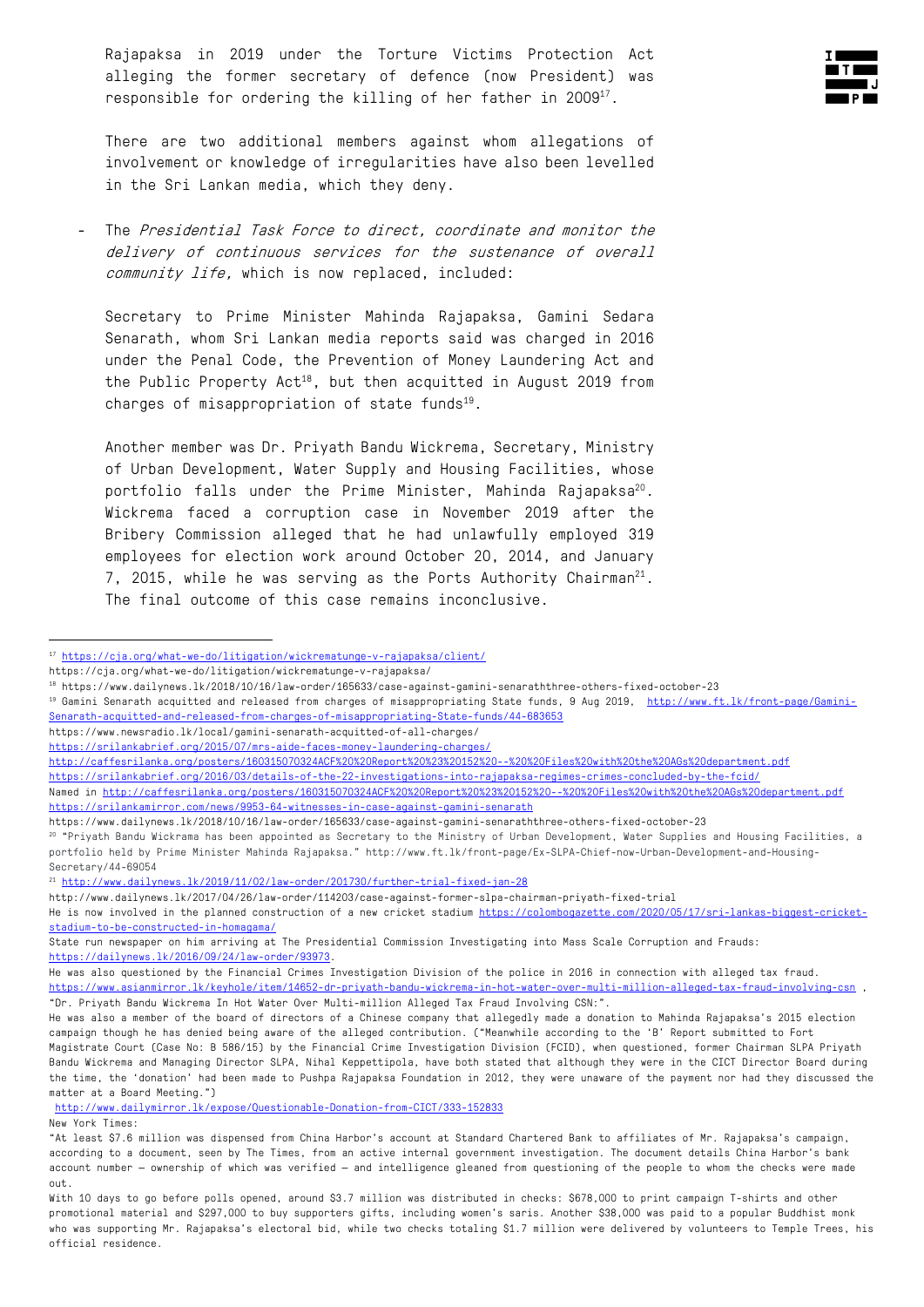It is worth noting that investigations were initiated by the former government into alleged corruption by officials in the first Rajapaksa government (2005-15), some of which investigations are now being themselves investigated by a new Presidentially-appointed Commission looking at alleged political victimisation<sup>22</sup>. In addition, charges were dropped against several suspects just before the presidential elections in November 2019.

#### Members who are Military

Significant is that military members of President Gotabaya Rajapaksa's inner circle<sup>23</sup> have held multiple positions, in two or even three<sup>24</sup> of the Task Forces, as well as holding other powerful government positions.

- Retired Major General Kamal Gunaratne is chair of two of the new Presidential Task Forces<sup>25</sup>. He is also secretary of defence and when President Gotabaya Rajapaksa came to power he was assigned 31 key state institutions to his control.
- Retired Major General Sumedha Perera is a member of two of the current Task Forces<sup>26</sup>. He served under Gotabaya Rajapaksa in the Gajaba Regiment in 1989 when the President was District Military Coordinator in Matale at a time when 700 Sinhalese were allegedly reported disappeared in state custody in the District<sup>27</sup>.
- Lt. General Shavendra Silva, who also served in Matale under Gotabaya Rajapaksa, sits on two of the Task Forces as well as holding the two most senior military posts in the country. As 58 Division Commander he was a key officer in the 2009 war when Gotabaya Rajapaksa was the powerful secretary of defence. He is designated for alleged gross violations of human rights by the United States Government<sup>28</sup>.

President Gotabaya Rajapaksa's key trusted lieutenants are public servants who hold critical positions in the State – with control of the  $millitary<sup>29</sup>$ , the ministry of defence<sup>30</sup>, intelligence<sup>31</sup>, key police



Most of the payments were from a subaccount controlled by China Harbor, named "HPDP Phase 2," shorthand for Hambantota Port Development Project." https://www.nytimes.com/2018/06/25/world/asia/china-sri-lanka-port.html

<sup>22</sup> http://www.dailynews.lk/2020/01/11/local/208087/president-appoints-high-powered-commission-probe-previous-govt

<sup>23</sup> Inner Circle infographic : https://itjpsl.com/assets/ITJP\_appointments\_A3\_v4.7.pdf

<sup>&</sup>lt;sup>24</sup> Three is if you include the (1) Task Force for Poverty Eradication and Livelihood Development and (2) the Presidential Task Force to direct, coordinate and monitor the delivery of continuous services for the sustenance of overall community life which were later replaced by the Presidential Task Force for Economic Revival and Poverty Eradication.

 $^{25}$  Gazette Notification No. 2153/12 - TUESDAY, DECEMBER 10, 2019 on the subjects and functions and Departments, Public Corporations & Statutory Institutions in the charge of various Ministers.

Kamal Gunaratne was in the Presidential Task Force to direct, coordinate and monitor the delivery of continuous services for the

sustenance of overall community life (2), and now chairs the Presidential Task force for Archaeological Heritage Management in the Eastern Province (7) and the Presidential Task Force to build a Secure Country, Disciplined, Virtuous and Lawful Society (6). <sup>26</sup> Task Force for Poverty Eradication and Livelihood Development (lapsed)

Presidential Task Force to direct, coordinate and monitor the delivery of continuous services for the sustenance of overall community life (lapsed)

Presidential Task Force in charge of Economic Revival and Poverty Eradication

Presidential Task Force to ensure the health safety within camps of the tri-forces

<sup>27</sup> Numbers extracted from cases reported to the Zonal and All Island Commissions of Inquiry in Sri Lanka.

<sup>28</sup> https://www.state.gov/public-designation-due-to-gross-violations-of-human-rights-of-shavendra-silva-of-sri-lanka-under-section-7031c-ofthe-department-of-state-foreign-operations-and-related-programs-appropriations-a/

<sup>29</sup> Shavendra Silva.

<sup>30</sup> Kamal Gunaratne.

<sup>31</sup> Maj Gen Jagath Alwis, T. Suresh Sallay.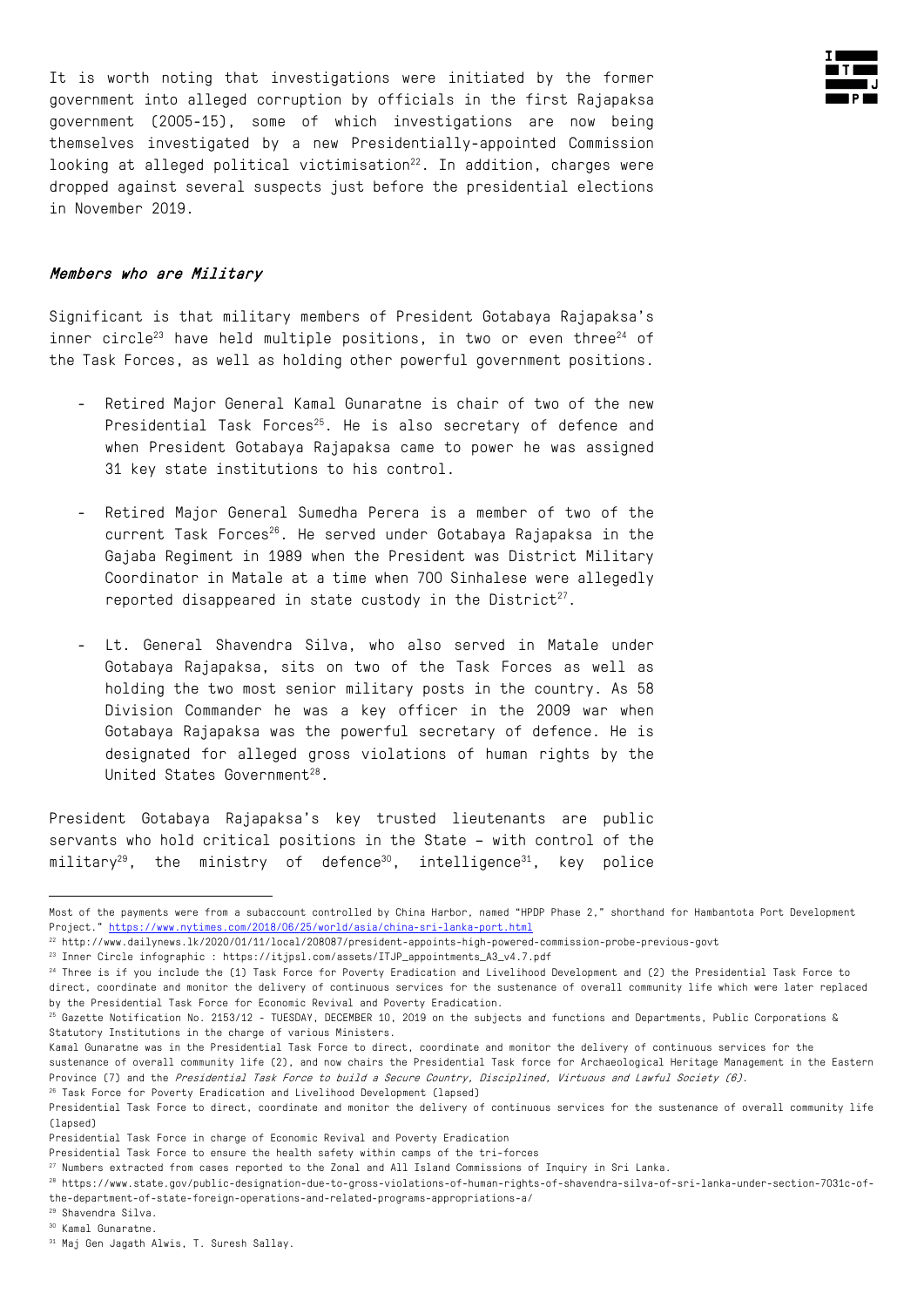departments<sup>32</sup>, customs<sup>33</sup>, ports<sup>34</sup>, prison vocational training<sup>35</sup>. This new structure outside of parliament allows them to exercise power and control over the economy, security, media and all key aspects of life.



## Family

In addition, three of the President's brothers are directly involved in running the country:

- Mahinda Rajapaksa is Prime Minister and Minister of Finance, Economy and Policy Development, Minister of Buddhasasana, Cultural and Religious Affairs, Minister of Urban Development, Water Supply & Housing Facilities and Minister of Community Empowerment and Estate Infrastructure Development .
- Chamal Rajapaksa is state minister of defence, Minister of Mahaweli, Agriculture, Irrigation and Rural Development and Minister of Internal Trade, Food Security and Consumer Welfare.
- Basil Rajapaksa chairs the Economy Task Force. He too was investigated in five cases for alleged corruption under the last government36. He is a dual US Sri Lankan citizen, and is not elected but acts as the President's Special Envoy.

Before the Task Forces were appointed, local news reports said the Rajapaksa brothers were reportedly in control of 145 state institutions  $-$  88 alone in the hands of Mahinda Rajapaksa<sup>37</sup>. This is despite Gotabaya Rajapaksa's manifesto promise that, "All appointments as heads of State institutions, corporations and statutory boards, and appointments to Boards of Directors will be based on merit and leadership abilities"38.

Nepotism. patronage and militarisation are the characteristics of the new government in Sri Lanka with power consolidated following the elections.

#### ends and the contract of the contract of the contract of the contract of the contract of the contract of the contract of the contract of the contract of the contract of the contract of the contract of the contract of the c

<sup>36</sup> http://caffesrilanka.org/posters/160315070324ACF%20%20Report%20%23%20152%20--%20%20Files%20with%20the%20AGs%20department.pdf

<sup>32</sup> Prasanna de Alwis.

<sup>33</sup> Major General Vijitha Ravipriya.

<sup>34</sup> Major General Daya Ratnayake.

<sup>35</sup> Nissanka Senadhipathi, https://www.dailynews.lk/2020/02/08/local/210827/avant-garde-rs1-bn-project-train-vocational-skills-employ-5000 prison

<sup>1.</sup> The Ministry of Economic Development initiated a program called "Yali Pubudamu" or Rise Again in which it was alleged that there were financial irregularities.

<sup>2.</sup> Financial irregularities allegedly in the "Isurumath Nivahanak" project conducted by the Divineguma Department under the Ministry of Economic Development involving SLR 2990 Million.

<sup>3.</sup> Financial fraud during a national meeting of the Divineguma Department in 2014 for obtaining and using SLR 63.7 Million without Treasury approval.

<sup>4.</sup> Illegally diverting and utilizing SLR 19.4 Million (US\$ 15,000) of fund suspected to be from the Sri Lankan Ports Authority to the Pushpa Rajapaksa Foundation at the Main Branch of the Peoples Bank of Sri Lanka.

<sup>5.</sup> Case Number 8674/15 in Pugoda M.C. regarding Economic Development Projects

This article alleges some of the cases stalled at the Attorney General's department: https://newsfirst-staging.3cs.support/2017/05/longpause-police-fcid-investigations-conclude/

<sup>37</sup> The Unravelling, 16 Dec 2019, FT Lanka, http://www.ft.lk/columns/The-Unravelling/4-691664

<sup>38</sup> Vistas of Prosperity and Splendour, P7.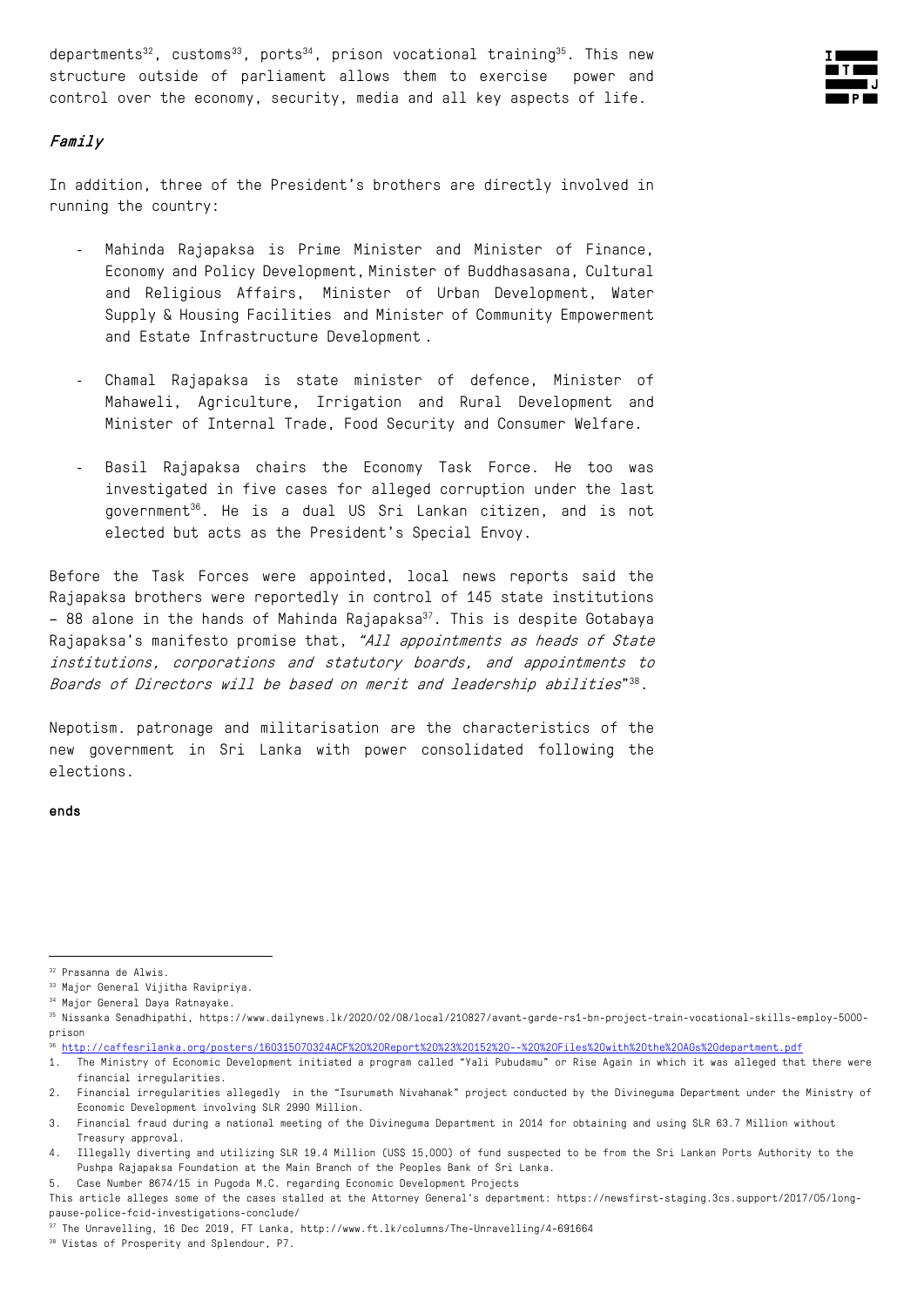

## LIST OF PRESIDENTIAL TASK FORCES

- 1. Task Force for Poverty Eradication and Livelihood Development.
- 2. Presidential Task Force to direct, coordinate and monitor the delivery of continuous services for the sustenance of overall community life.
- 3. 1 and 2 replaced by: Presidential Task Force for Economic Revival and Poverty Eradication<sup>39</sup>.
- 4. Presidential Task Force to study and provide instructions on measures to be taken by all Armed Forces to prevent Coronavirus infection among members of the Tri-Forces<sup>40</sup>.
- 5. Task Force on Sri Lanka's Education Affairs<sup>41</sup>.
- 6. The Presidential Task Force to build a Secure Country, Disciplined, Virtuous and Lawful Society
- 7. The Presidential Task Force for Archaeological Heritage Management in the Eastern Province
- 8. Multipurpose Development Task Force (not a Presidential Task Force but created by the President) $42$ .

<sup>&</sup>lt;sup>39</sup> https://news.lk/news/political-current-affairs/item/30031-president-appoints-presidential-task-force-for-economic-revival-and-poverty-elevation

<sup>40</sup> https://news.lk/news/political-current-affairs/item/30048-special-task-force-established-to-ensure-safety-of-military-camps

<sup>41</sup> http://documents.gov.lk/files/egz/2020/4/2173-07\_E.pdf https://www.dailynews.lk/2020/04/29/local/217554/task-force-education-appointed Reported earlier http://www.ft.lk/news/President-appoints-Education-Task-Force-to-deal-with-interruptions-due-to-COVID-19/56-698494 https://ceylontoday.lk/news-more/13468

<sup>42</sup>http://www.pmdnews.lk/%E0%AE%93%E0%AE%AF%E0%AF%8D%E0%AE%B5%E0%AF%81%E0%AE%AA%E0%AF%86%E0%AE%B1%E0%AF%8D%E0%AE%B1- %E0%AE%AE%E0%AF%87%E0%AE%9C%E0%AE%B0%E0%AF%8D-%E0%AE%9C%E0%AF%86%E0%AE%A9%E0%AE%B0%E0%AE%B2%E0%AF%8D/